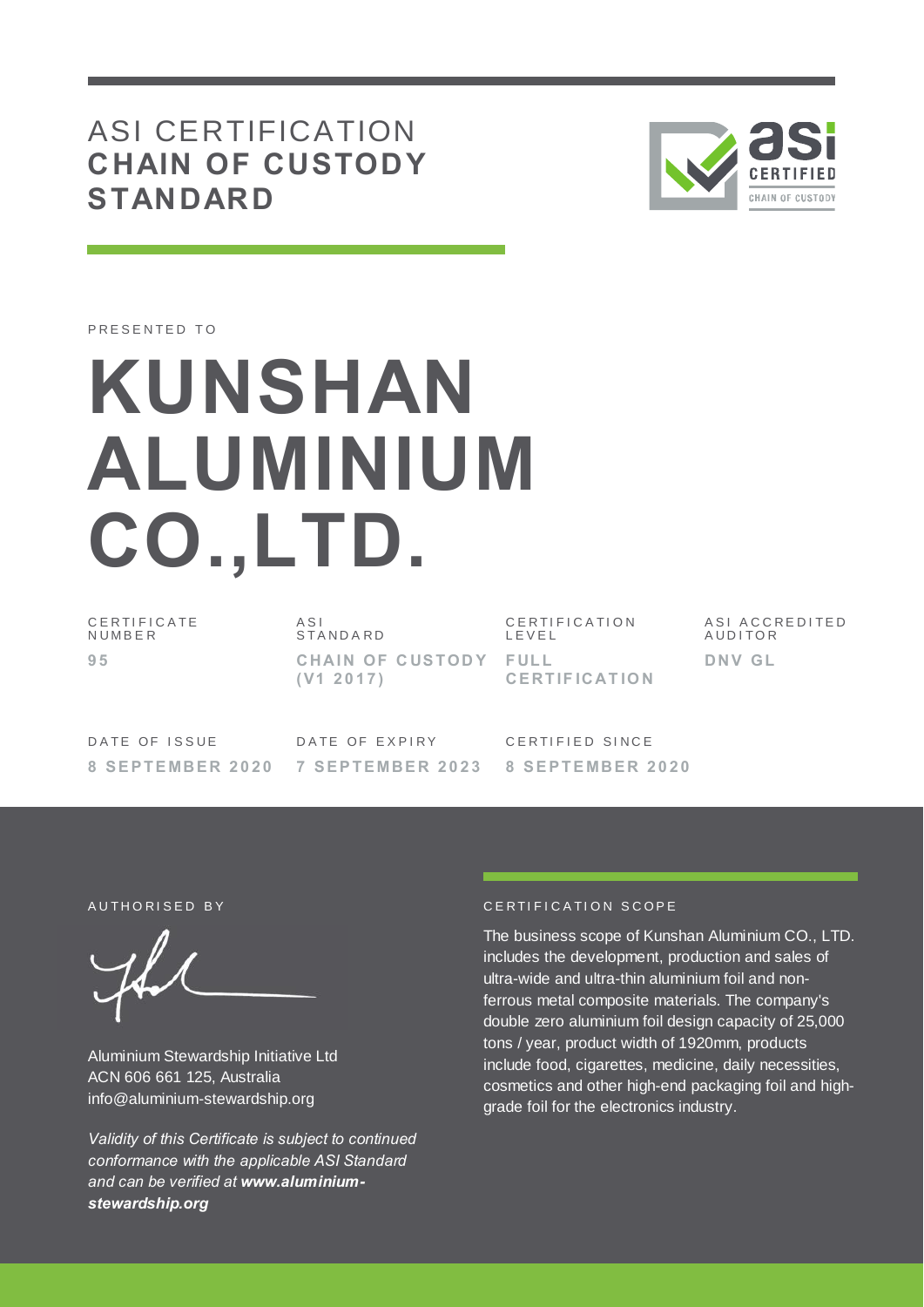# SUMMARY AUDIT REPORT **CHAIN OF CUSTODY STANDARD**

## **OVERVIEW**

| MEMBER NAME                | Kunshan Aluminium CO., LTD.                                                                                                                                                                                                                                                                                                                                                                                                                                                      |
|----------------------------|----------------------------------------------------------------------------------------------------------------------------------------------------------------------------------------------------------------------------------------------------------------------------------------------------------------------------------------------------------------------------------------------------------------------------------------------------------------------------------|
| ENTITY NAME                | Kunshan Aluminium CO., LTD.                                                                                                                                                                                                                                                                                                                                                                                                                                                      |
| CERTIFICATION<br>SCOPE     | The business scope of Kunshan Aluminium CO., LTD. includes the<br>development, production and sales of ultra-wide and ultra-thin aluminium foil<br>and non-ferrous metal composite materials. The company's double zero<br>aluminium foil design capacity of 25,000 tons / year, product width of<br>1920mm, products include food, cigarettes, medicine, daily necessities,<br>cosmetics and other high-end packaging foil and high-grade foil for the<br>electronics industry. |
| SUPPLY CHAIN<br>ACTIVITIES | Post-Casthouse                                                                                                                                                                                                                                                                                                                                                                                                                                                                   |
| ASI STANDARD               | Chain of Custody Standard V1                                                                                                                                                                                                                                                                                                                                                                                                                                                     |
| AUDIT TYPE                 | <b>First Certification Audit</b>                                                                                                                                                                                                                                                                                                                                                                                                                                                 |
| AUDIT FIRM                 | <b>DNV GL</b>                                                                                                                                                                                                                                                                                                                                                                                                                                                                    |
| AUDIT DATE                 | 27. 29 July 2020                                                                                                                                                                                                                                                                                                                                                                                                                                                                 |
| AUDIT REPORT<br>SUBMISSION | 27 August 2020                                                                                                                                                                                                                                                                                                                                                                                                                                                                   |
| AUDIT SCOPE                | The audit scope included the following:                                                                                                                                                                                                                                                                                                                                                                                                                                          |
|                            | Kunshan Aluminiumos facility at No 269, Nijiabang Road, Luyang, Zhoushi<br>Town, Kunshan City, Jiangsu Province.                                                                                                                                                                                                                                                                                                                                                                 |
|                            | All relevant criteria in the ASI Chain of Custody Standard were included in<br>the audit scope.                                                                                                                                                                                                                                                                                                                                                                                  |
| AUDIT<br>OUTCOME           | Certification                                                                                                                                                                                                                                                                                                                                                                                                                                                                    |
| AUDIT<br>METHODOLOGY       | The Auditors confirm that:                                                                                                                                                                                                                                                                                                                                                                                                                                                       |
| <b>DECLARATION</b>         | The information provided by the Entity is true and accurate to the best<br>M<br>knowledge of the Auditor(s) preparing this report.                                                                                                                                                                                                                                                                                                                                               |
|                            | The findings are based on verified Objective Evidence relevant to the<br>M<br>time period for the Audit, traceable and unambiguous.                                                                                                                                                                                                                                                                                                                                              |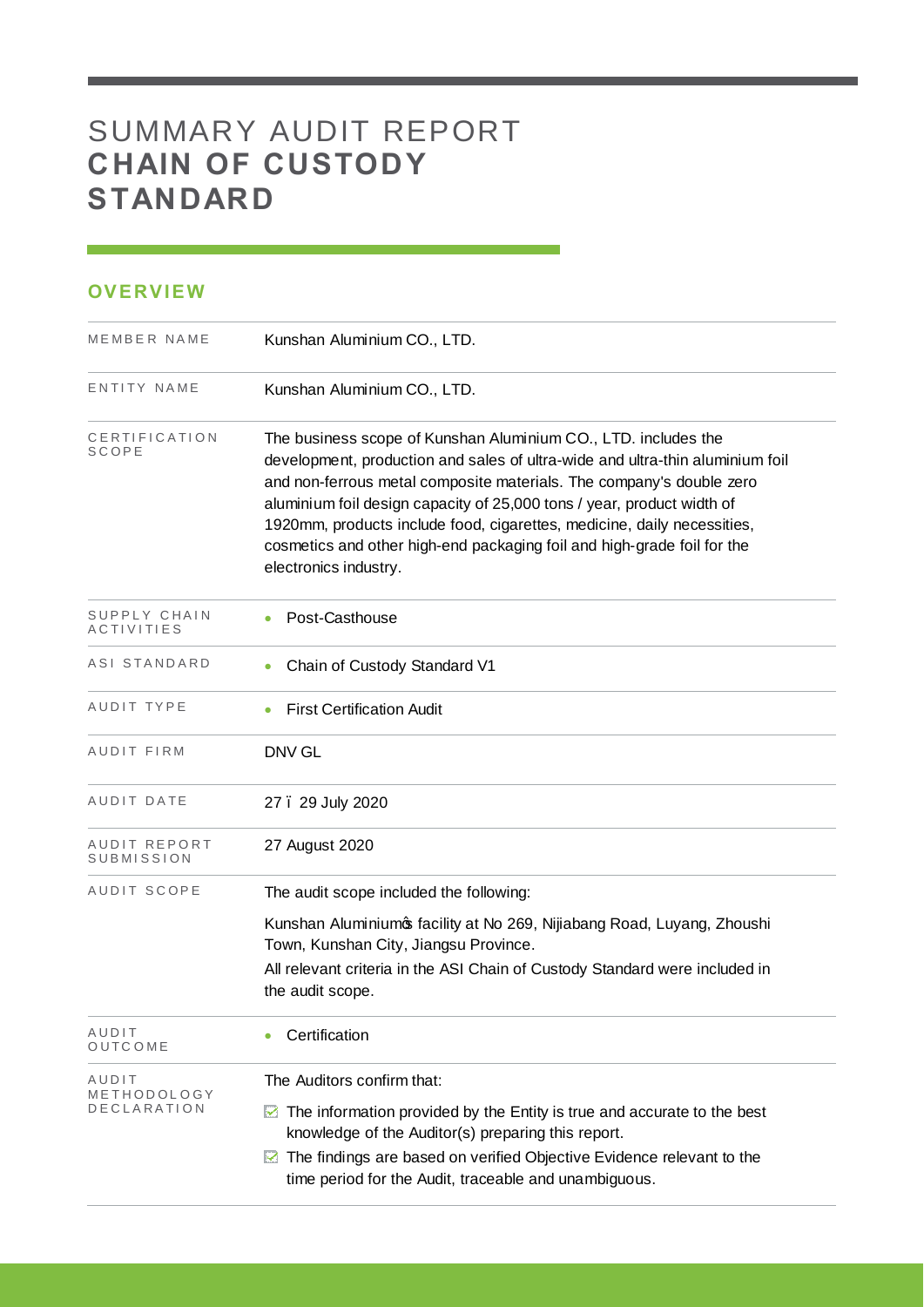|                           | $\boxtimes$ The Audit Scope and audit methodology are sufficient to establish<br>confidence that the findings are indicative of the performance of the<br>Entity of defined Certification Scope. |
|---------------------------|--------------------------------------------------------------------------------------------------------------------------------------------------------------------------------------------------|
|                           | $\triangleright$ The Auditor(s) have acted in a manner deemed ethical, truthful, accurate<br>professional, independent and objective.                                                            |
| CERTIFICATION<br>PERIOD   | 8 September 2020 . 7 September 2023                                                                                                                                                              |
| NEXT AUDIT<br><b>TYPE</b> | Surveillance audit                                                                                                                                                                               |
| NEXT AUDIT<br>DUE DATE    | 4 March 2022                                                                                                                                                                                     |
| CERTIFICATE<br>NUMBER     | 95                                                                                                                                                                                               |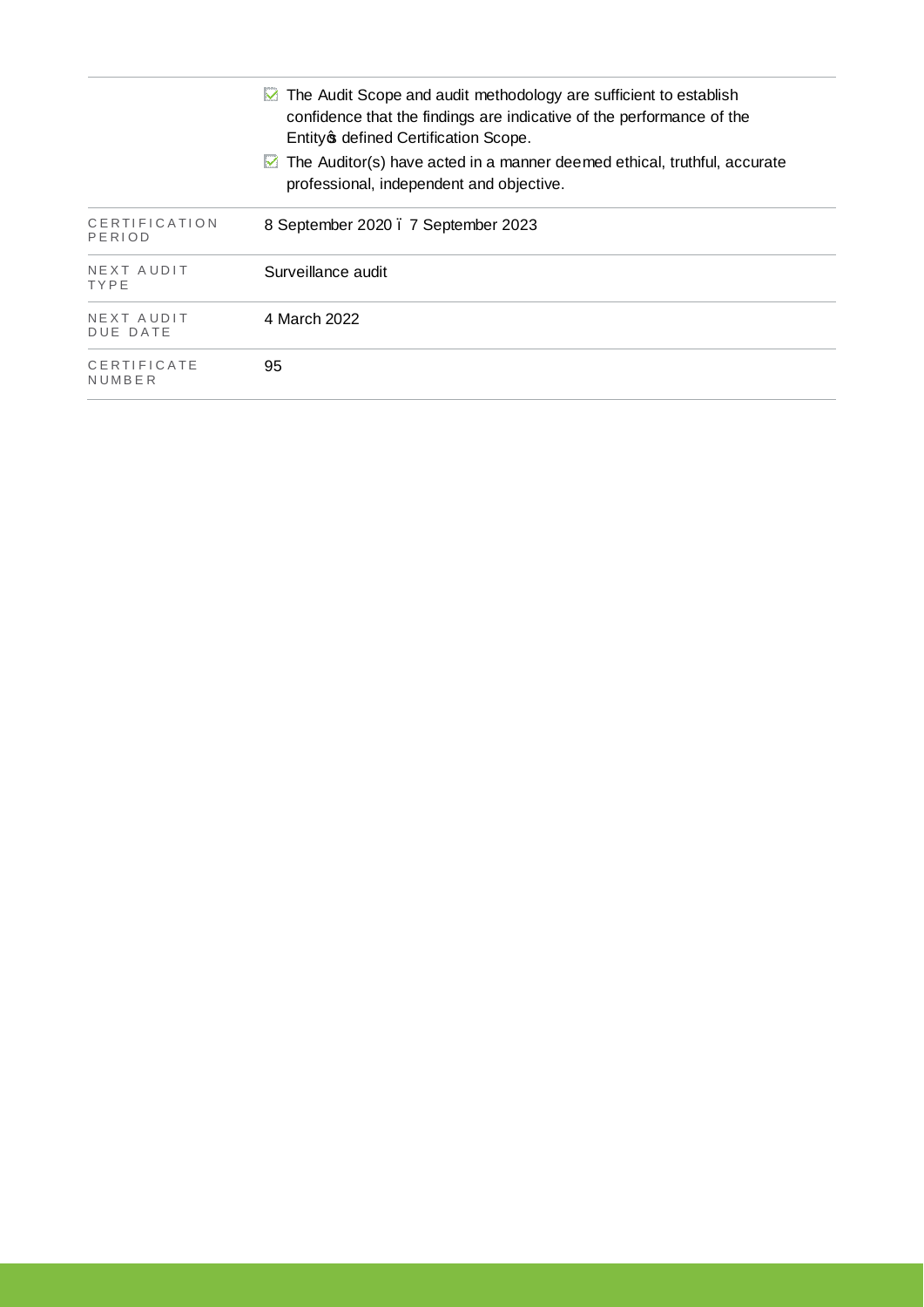## **SUMMARY OF FINDINGS**

| <b>CRITERION</b>                              | <b>RATING</b>  | COMMENT                                                                                                                                                                                                                                                                                                                                                                                                             |  |
|-----------------------------------------------|----------------|---------------------------------------------------------------------------------------------------------------------------------------------------------------------------------------------------------------------------------------------------------------------------------------------------------------------------------------------------------------------------------------------------------------------|--|
| MANAGEMENT SYSTEM AND RESPONSIBILITIES        |                |                                                                                                                                                                                                                                                                                                                                                                                                                     |  |
| 1.1 ASI membership                            | Conformance    | The Entity is an active ASI Member committed to<br>comply with ASI membership obligations and<br>the ASI Complaints Mechanism. The Entity is in<br>the Production and Transformation category.<br>https://aluminium-stewardship.org/about-asi/asi-<br>members/kunshan-aluminium-co-ltd/                                                                                                                             |  |
| 1.2 Management system                         | Conformance    | The Entity established Policies, systems,<br>procedures and processes that can comply with<br>the ASI CoC Criteria regarding a Management<br>System. The Management System has the<br>capacity to handle ASI CoC material. The Entity<br>has an integrated Management System<br>underpinned by ISO 9001. The Entity's ISO 9001<br>certificate was issued by BSI and is valid in the<br><b>Certification Period.</b> |  |
| 1.3 Management system reviews                 | Conformance    | The Entity established a process to review at<br>least once every 12 months the Management<br>System, to assess the effectiveness of the ASI<br>CoC management and address potential areas of<br>Non-Conformance/improvement. This was<br>evidenced in the ASI CoC Management Manual<br>and will be managed as part of the Entityos ISO<br>9001 Quality Management System.                                          |  |
| 1.4 Management representative                 | Conformance    | A senior management member has nominated<br>the Vice General Manager as the ASI<br>Management Representative to have overall<br>responsibility of the implementation of ASI CoC<br>and for the conformance with all applicable<br>requirements of the CoC Standard.                                                                                                                                                 |  |
| 1.5 Training                                  | Conformance    | The Entity have established and implemented<br>communications and training measures that<br>make relevant personnel aware of and<br>competent in their responsibilities under the CoC<br>Standard.                                                                                                                                                                                                                  |  |
| 1.6 Record keeping                            | Conformance    | The Entity establishes the Record Management<br>Procedure based on ISO 19001 Management<br>Procedure, to maintain records (Management<br>System) covering all applicable requirements of<br>the CoC Standard including the retention<br>requirement of ASI records.                                                                                                                                                 |  |
| 1.7a Reporting to ASI (Inputs and<br>Outputs) | Not Applicable | Not Applicable for first Certification Audit.                                                                                                                                                                                                                                                                                                                                                                       |  |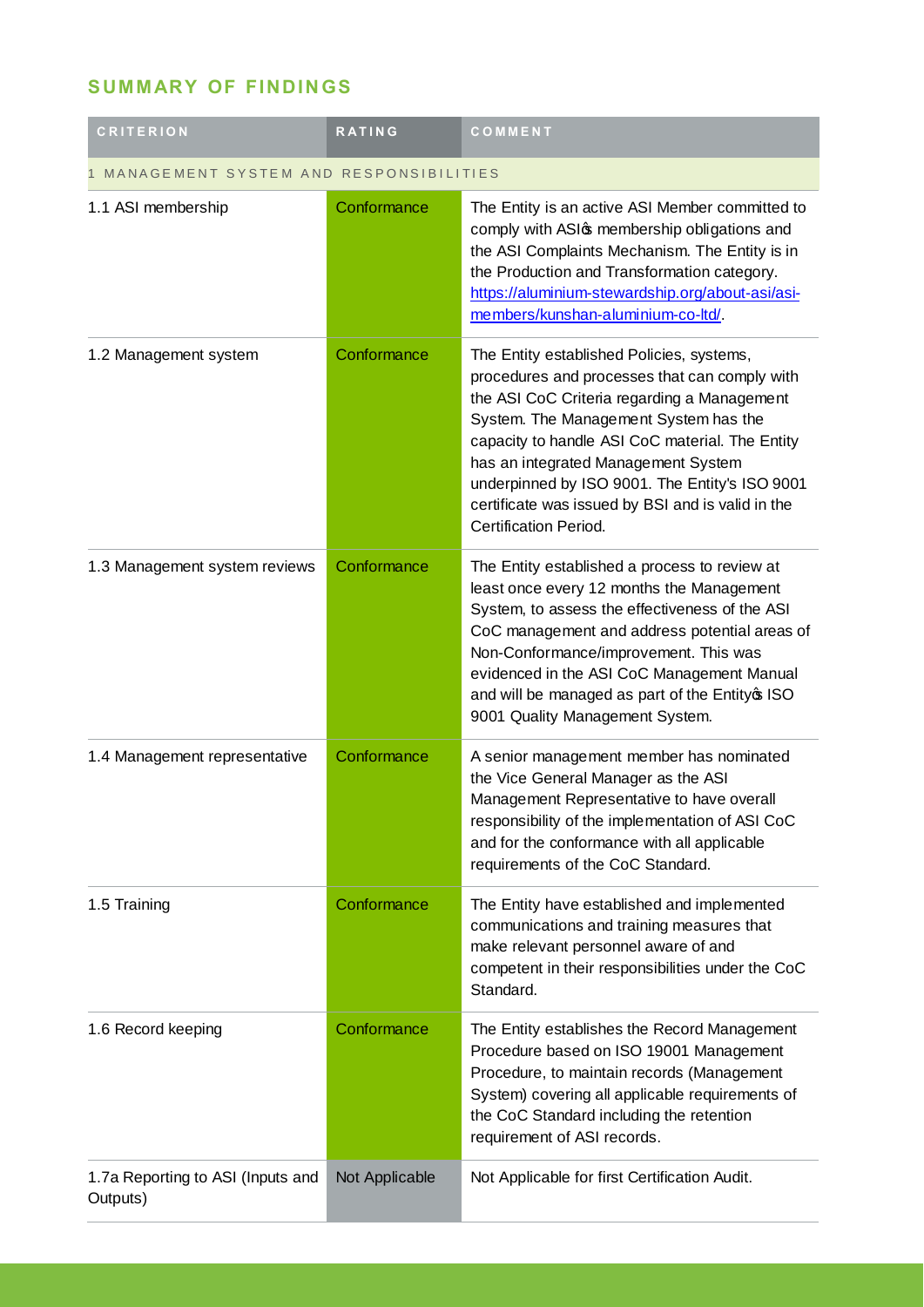| <b>CRITERION</b>                                                                   | <b>RATING</b>  | COMMENT                                                                                                                  |  |
|------------------------------------------------------------------------------------|----------------|--------------------------------------------------------------------------------------------------------------------------|--|
| 1.7b Reporting to ASI (Input<br>Percentage)                                        | Not Applicable | Not Applicable for first Certification Audit.                                                                            |  |
| 1.7c Reporting to ASI (Positive<br>Balance)                                        | Not Applicable | Not Applicable for first Certification Audit.                                                                            |  |
| 1.7d Reporting to ASI (Internal<br>Overdraw)                                       | Not Applicable | Not Applicable for first Certification Audit.                                                                            |  |
| 1.7e Reporting to ASI (Eligible<br>Scrap)                                          | Not Applicable | Not Applicable for first Certification Audit.                                                                            |  |
| 1.7f Reporting to ASI (ASI<br>Credits from Casthouses)                             | Not Applicable | Not Applicable as the Entity does not intend to<br>utilize the ASI Market Credits System.                                |  |
| 1.7g Reporting to ASI (ASI<br>Credits purchased)                                   | Not Applicable | Not Applicable as the Entity does not intend to<br>utilize the ASI Market Credits System.                                |  |
| 2 OUTSOURCING CONTRACTORS                                                          |                |                                                                                                                          |  |
| 2.1 Outsourcing Contractors in<br><b>CoC Certification Scope</b>                   | Not Applicable | The Entity does not use Outsourcing Contractors<br>for the purpose of further processing, treatment<br>or manufacturing. |  |
| 2.2a Control of CoC Material                                                       | Not Applicable | The Entity does not use Outsourcing Contractors<br>for the purpose of further processing, treatment<br>or manufacturing. |  |
| 2.2b No further outsourcing                                                        | Not Applicable | The Entity does not use Outsourcing Contractors<br>for the purpose of further processing, treatment<br>or manufacturing. |  |
| 2.2c Risk assessment                                                               | Not Applicable | The Entity does not use Outsourcing Contractors<br>for the purpose of further processing, treatment<br>or manufacturing. |  |
| 2.3 Output Quantity                                                                | Not Applicable | The Entity does not use Outsourcing Contractors<br>for the purpose of further processing, treatment<br>or manufacturing. |  |
| 2.4 Verification and record-<br>keeping                                            | Not Applicable | The Entity does not use Outsourcing Contractors<br>for the purpose of further processing, treatment<br>or manufacturing. |  |
| 2.5 Error management                                                               | Not Applicable | The Entity does not use Outsourcing Contractors<br>for the purpose of further processing, treatment<br>or manufacturing. |  |
| 3 PRIMARY ALUMINIUM: CRITERIA FOR ASI BAUXITE, ASI ALUMINA AND ASI LIQUID<br>METAL |                |                                                                                                                          |  |
| 3.1a CoC Certification Scope.<br><b>Bauxite Mining</b>                             | Not Applicable | This Criterion is Not Applicable to the Entityop<br>Certification Scope.                                                 |  |

**College**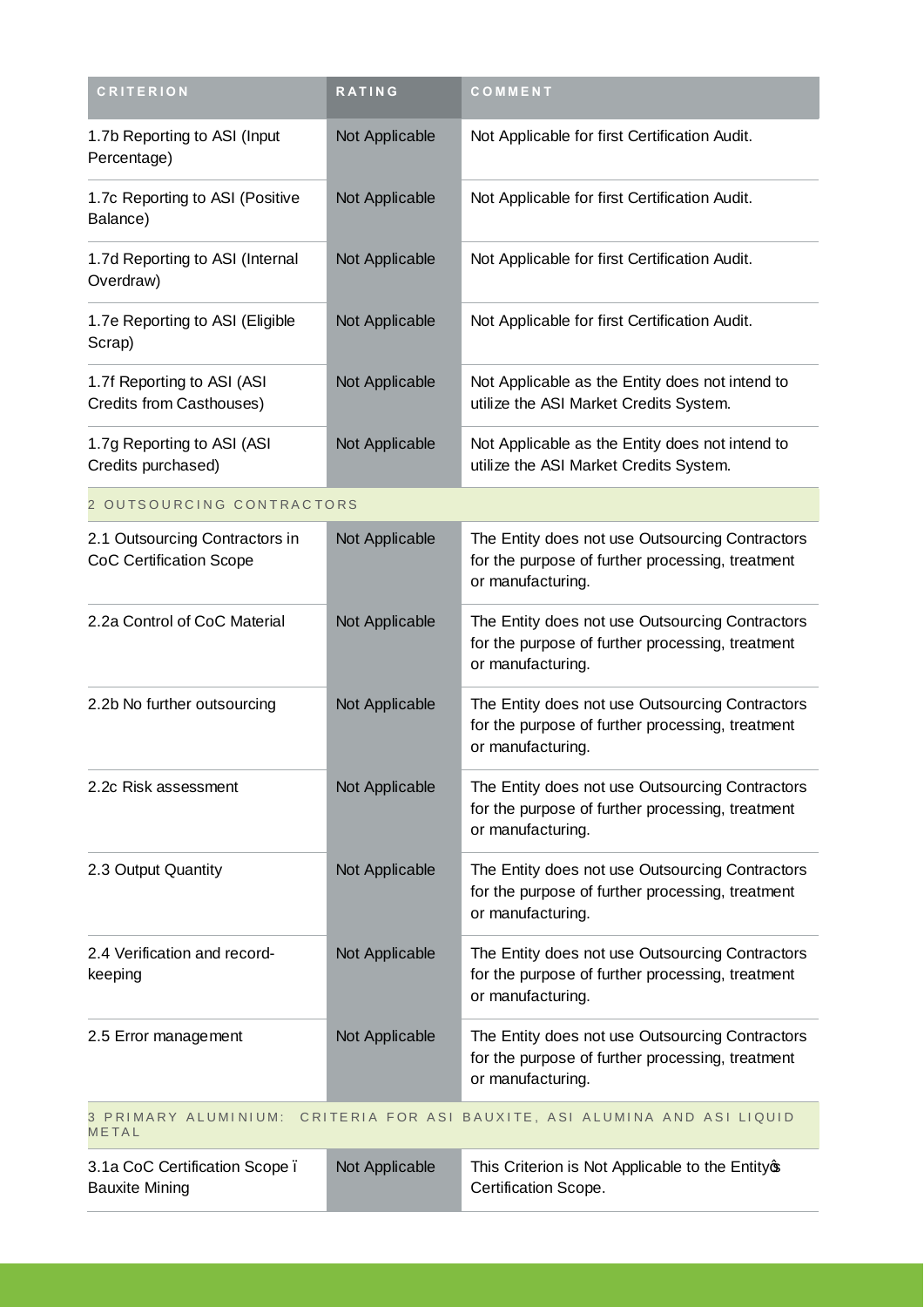| <b>CRITERION</b>                                      | <b>RATING</b>  | COMMENT                                                                   |
|-------------------------------------------------------|----------------|---------------------------------------------------------------------------|
| 3.1b ASI Performance Standard<br>. Bauxite Mining     | Not Applicable | This Criterion is Not Applicable to the Entityos<br>Certification Scope.  |
| 3.2a CoC Certification Scope.<br>Alumina Refining     | Not Applicable | This Criterion is Not Applicable to the Entity of<br>Certification Scope. |
| 3.2b ASI Performance Standard<br>. Alumina Refining   | Not Applicable | This Criterion is Not Applicable to the Entitycs<br>Certification Scope.  |
| 3.3a CoC Certification Scope.<br>Aluminium Smelting   | Not Applicable | This Criterion is Not Applicable to the Entityos<br>Certification Scope.  |
| 3.3b ASI Performance Standard<br>. Aluminium Smelting | Not Applicable | This Criterion is Not Applicable to the Entity op<br>Certification Scope. |

### 4 RECYCLED ALUMINIUM: CRITERIA FOR ELIGIBLE SCRAP AND ASI LIQUID METAL

| 4.1a CoC Certification Scope.<br>Aluminium Re-Melting/Refining   | Not Applicable | This Criterion is Not Applicable to the Entityos<br>Certification Scope.   |
|------------------------------------------------------------------|----------------|----------------------------------------------------------------------------|
| 4.1b ASI Performance Standard<br>. Aluminium Re-Melting/Refining | Not Applicable | This Criterion is Not Applicable to the Entity op-<br>Certification Scope. |
| 4.2a Pre-Consumer Scrap and<br><b>Dross</b>                      | Not Applicable | This Criterion is Not Applicable to the Entity op-<br>Certification Scope. |
| 4.2b Post-Consumer Scrap                                         | Not Applicable | This Criterion is Not Applicable to the Entity op-<br>Certification Scope. |
| 4.3a Supplier records                                            | Not Applicable | This Criterion is Not Applicable to the Entity op-<br>Certification Scope. |
| 4.3b Cash payments                                               | Not Applicable | This Criterion is Not Applicable to the Entity of<br>Certification Scope.  |

#### 5 CASTHOUSES: CRITERIA FOR ASI ALUMINIUM

| 5.1a CoC Certification Scope.<br>Casthouses   | Not Applicable | This Criterion is Not Applicable to the Entitycs<br>Certification Scope.  |
|-----------------------------------------------|----------------|---------------------------------------------------------------------------|
| 5.1b ASI Performance Standard<br>. Casthouses | Not Applicable | This Criterion is Not Applicable to the Entity of<br>Certification Scope. |
| 5.2 Casthouse Products                        | Not Applicable | This Criterion is Not Applicable to the Entity of<br>Certification Scope. |

## 6 POST-CASTHOUSE: CRITERIA FOR ASI ALUMINIUM

| 6.1a CoC Certification Scope.<br>Post-Casthouse   | Conformance | The observed system ensures production of ASI<br>Aluminium only from the Facilities that are within<br>the Entity of CoC Certification Scope. |
|---------------------------------------------------|-------------|-----------------------------------------------------------------------------------------------------------------------------------------------|
| 6.1b ASI Performance Standard<br>. Post-Casthouse | Conformance | The Entity has systems in place to ensure that it<br>produces ASI Aluminium only from the Entity®                                             |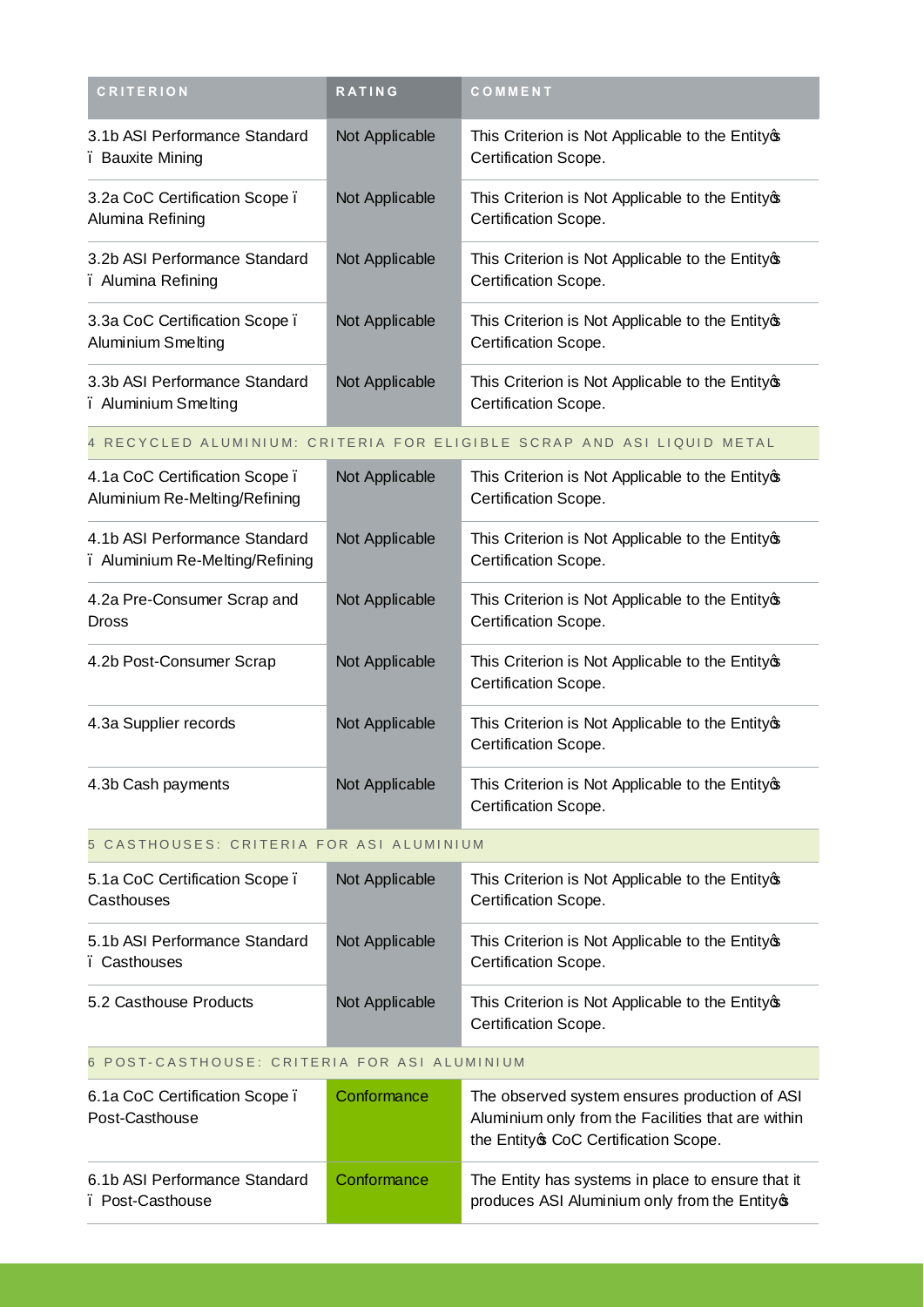| <b>CRITERION</b>                                                               | <b>RATING</b> | <b>COMMENT</b>                                                                                                                                                                                                                                                                                                                                                                                                    |
|--------------------------------------------------------------------------------|---------------|-------------------------------------------------------------------------------------------------------------------------------------------------------------------------------------------------------------------------------------------------------------------------------------------------------------------------------------------------------------------------------------------------------------------|
|                                                                                |               | Certified Facilities against the ASI Performance<br>Standard.                                                                                                                                                                                                                                                                                                                                                     |
| 6.1c Sourcing ASI Aluminium                                                    | Conformance   | The Entity has systems in place to ensure that<br>the ASI Aluminium is purchased only from the<br>eligible Entities/Facilities directly or indirectly via<br>a metals trader and warehouse. At the time of the<br>Audit, there were no examples of effective<br>implementation of the system as there was no<br>sourcing and transfer of CoC Material.                                                            |
|                                                                                |               | 7 DUE DILIGENCE FOR NON-COC INPUTS AND RECYCLABLE SCRAP MATERIAL                                                                                                                                                                                                                                                                                                                                                  |
| 7.1a Responsible sourcing policy<br>(anti-corruption)                          | Conformance   | The Responsible Sourcing Policy covers Anti-<br>Corruption. All identified major next tier suppliers<br>are informed about the Policy, and the<br><b>Commitment Letters of Business Ethics are</b><br>signed by the suppliers.<br>The Responsible Sourcing Policy is published on:<br>http://www.akscn.net/UpLoad/files/ASI-04.pdf.                                                                               |
| 7.1b Responsible sourcing policy<br>(responsible sourcing)                     | Conformance   | The Entity has the Responsible Purchasing<br>Policy, covering the ASI CoC Criteria for<br>responsible purchasing sourcing. All major next<br>tier suppliers are informed about the Policy and<br>they signed the Commitment Letters of<br>Responsible Purchasing.<br>The Responsible Purchasing Policy is published<br>on: http://www.akscn.net/UpLoad/files/ASI-<br>04.pdf                                       |
| 7.1c Responsible sourcing policy<br>(human rights due diligence)               | Conformance   | The Entity has the Responsible Purchasing<br>Policy, covering the ASI CoC Criteria for Human<br>Rights Due Diligence. All identified major next tier<br>suppliers are informed about the Policy and they<br>signed the Commitment Letters of Responsible<br>Purchasing.<br>The Responsible Purchasing Policy is published<br>on: http://www.akscn.net/UpLoad/files/ASI-<br>04.pdf                                 |
| 7.1d Responsible sourcing policy<br>(conflict affected and high risk<br>areas) | Conformance   | The Entity & Responsible Sourcing Policy covers<br>the Conflict-Affected and High-Risk Areas. The<br>relevant training course is provided to<br>employees. All identified major next tier suppliers<br>are informed about the Policy and they signed<br>the Commitment Letters of Non-Conflict-Mineral.<br>The Responsible Purchasing Policy is published<br>on: http://www.akscn.net/UpLoad/files/ASI-<br>04.pdf |
| 7.2 Risk assessment                                                            | Conformance   | The Entity undertakes risk assessments of its<br>suppliers and completes risk mitigation efforts                                                                                                                                                                                                                                                                                                                  |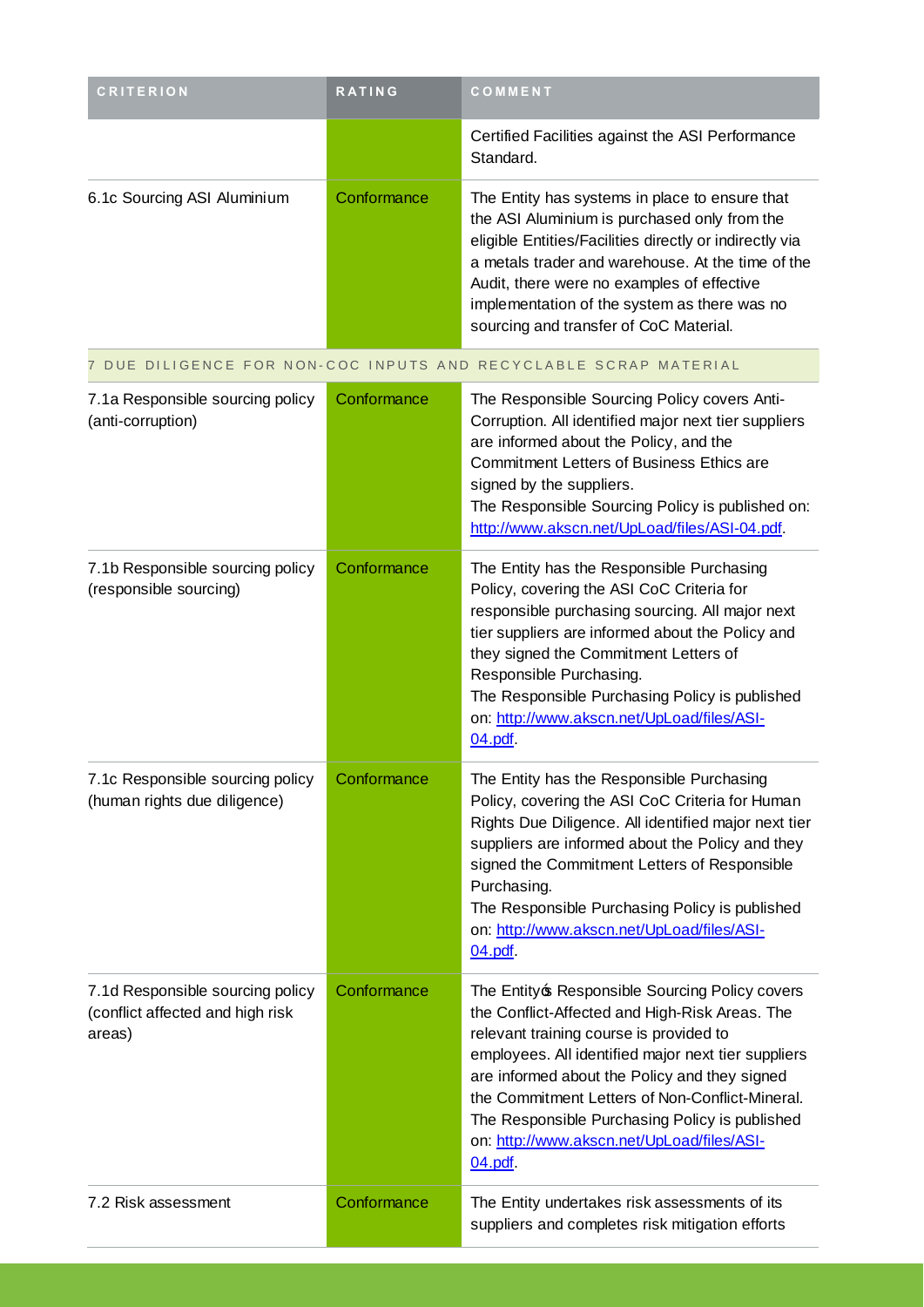| <b>CRITERION</b>                                            | <b>RATING</b>  | COMMENT                                                                                                                                                                                                                                                                                                                                                                                                                                                                       |
|-------------------------------------------------------------|----------------|-------------------------------------------------------------------------------------------------------------------------------------------------------------------------------------------------------------------------------------------------------------------------------------------------------------------------------------------------------------------------------------------------------------------------------------------------------------------------------|
|                                                             |                | where relevant. The Entity also conducts second<br>party Audits of its major next tier suppliers.                                                                                                                                                                                                                                                                                                                                                                             |
| 7.3 Complaints mechanism                                    | Conformance    | The Entity has a Complaints mechanism that<br>meets the requirements of the ASI Performance<br>Standard Criterion 3.2. The Entity has a<br>Whistleblower/Complaint channel to enable<br>employees and external stakeholders to<br>anonymously report potential misconducts. The<br>channel: hotline: +86-0512-57647862, mailbox:<br>aksjw@akscn.net is provided to all stakeholders.<br>The information can be accessed via:<br>http://www.akscn.net/UpLoad/files/ASI-04.pdf. |
| 8 MASS BALANCE SYSTEM:                                      |                | COC MATERIAL AND ASI ALUMINIUM                                                                                                                                                                                                                                                                                                                                                                                                                                                |
| 8.1 Material Accounting System                              | Conformance    | The Entity establishes a Material Accounting<br>System that can record Input Quantity and<br>Output Quantity of CoC Material and Non-CoC<br>Material by mass, which will conform to ASI CoC<br>requirement. This was evidenced in the ASI CoC<br>Management Manual and the simulation cases.                                                                                                                                                                                  |
| 8.2a Post-Consumer Scrap                                    | Not Applicable | This Criterion is Not Applicable to the Entityos<br>Certification Scope.                                                                                                                                                                                                                                                                                                                                                                                                      |
| 8.2b Pre-Consumer Scrap (total)                             | Not Applicable | This Criterion is Not Applicable to the Entityop<br>Certification Scope.                                                                                                                                                                                                                                                                                                                                                                                                      |
| 8.2c Pre-Consumer Scrap<br>(Eligible Scrap)                 | Not Applicable | This Criterion is Not Applicable to the Entitycs<br>Certification Scope.                                                                                                                                                                                                                                                                                                                                                                                                      |
| 8.3 Material Accounting Period                              | Conformance    | The Material Accounting Period is defined as 12<br>months, in accordance with the Entity's financial<br>year.                                                                                                                                                                                                                                                                                                                                                                 |
| 8.4 Input Percentage                                        | Conformance    | How to calculate and record the percentage of<br>the CoC Material is defined in the Material<br>Accounting System in compliance with ASI CoC<br>requirements. At the time of the Audit, there were<br>no examples of effective implementation of the<br>system, as there was no sourcing and transfer of<br>CoC Material.                                                                                                                                                     |
| 8.5 Input Percentage (Aluminium<br>Re-Melting and Refining) | Not Applicable | This Criterion is Not Applicable to the Entity op<br>Certification Scope.                                                                                                                                                                                                                                                                                                                                                                                                     |
| 8.6 Output Quantity<br>determination                        | Conformance    | Output Quantity determination is defined in the<br>Material Accounting System procedures and<br>processes. At the time of the Audit, there were no<br>examples of effective implementation of the<br>system, as there was no sourcing and transfer of<br>CoC Material.                                                                                                                                                                                                        |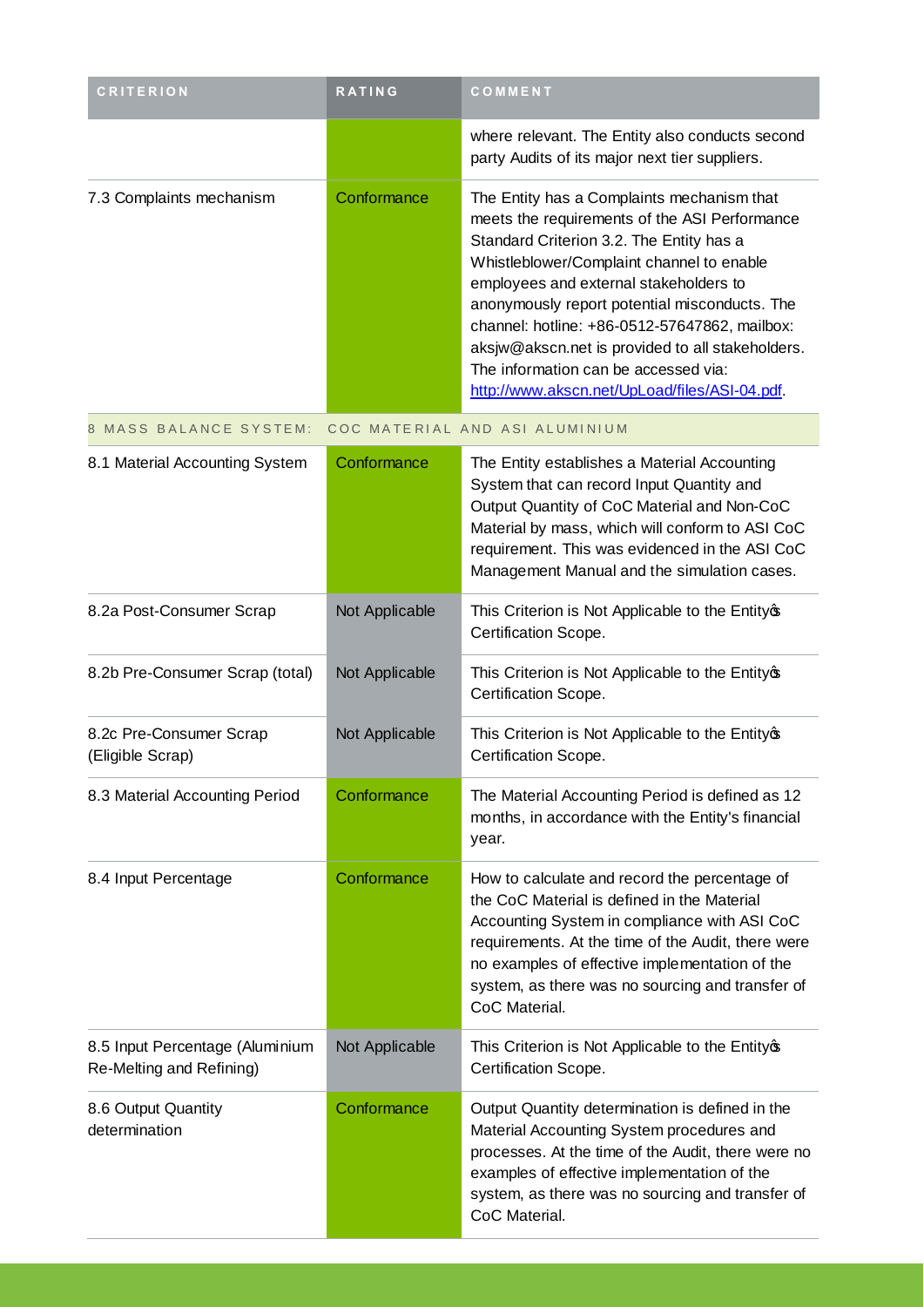| <b>CRITERION</b>                                         | <b>RATING</b> | COMMENT                                                                                                                                                                                                                                                                                                 |
|----------------------------------------------------------|---------------|---------------------------------------------------------------------------------------------------------------------------------------------------------------------------------------------------------------------------------------------------------------------------------------------------------|
| 8.7 Output Quantity designation                          | Conformance   | The Entity's Output Quantity can be designated<br>as 100% CoC Material as per Material<br>Accounting System procedures and processes.<br>At the time of the Audit, there were no examples<br>of effective implementation of the system, as<br>there was no sourcing and transfer of CoC<br>Material.    |
| 8.8 Output Quantity. Pre-<br>Consumer Scrap              | Conformance   | Each transfer of the Eligible Pre-Consumer<br>Scraps from the Entity shall be accompanied with<br>a CoC document, the calculation of the<br>percentage shall follow the formula defined in the<br>ASI CoC Standard. This was evidenced in the<br>ASI CoC Management Manual and the<br>simulation cases. |
| 8.9 Outputs not exceed inputs                            | Conformance   | The Entity's Mass Accounting System is<br>developed to have updated information on<br>inventory balance on a frequent basis to<br>guarantee the outputs do not exceed inputs. This<br>was evidenced in the ASI CoC Management<br>Manual and the simulation cases.                                       |
| 8.10a Internal Overdraws (not<br>exceed 20%)             | Conformance   | The Internal Overdraw shall not exceed 20% of<br>total Input Quantity of CoC Material for the<br>Material Accounting Period and is defined in the<br>Mass Accounting System. This was evidenced in<br>the ASI CoC Management Manual and the<br>simulation cases.                                        |
| 8.10b Internal Overdraws (not<br>exceed affected amount) | Conformance   | The Entity established a process in the Material<br>Accounting System to Control the Internal<br>Overdraw under a force majeure situation in<br>compliance with ASI Chain of Custody Standard<br>requirements. This was evidenced in the ASI<br>CoC Management Manual and the simulation<br>cases.      |
| 8.10c Internal Overdraws (period<br>to make up)          | Conformance   | The Entity established a process in the Material<br>Accounting System to Control the Internal<br>Overdraw under a force majeure situation in<br>compliance with ASI Chain of Custody Standard<br>requirements. This was evidenced in the ASI<br>CoC Management Manual and the simulation<br>cases.      |
| 8.11a Positive Balance (carry<br>over)                   | Conformance   | The Entity established a process in the Material<br>Accounting System to Control the Positive<br>Balance (carry over) in compliance with ASI<br>Chain of Custody Standard requirements. This<br>was evidenced in the ASI CoC Management<br>Manual and the simulation cases.                             |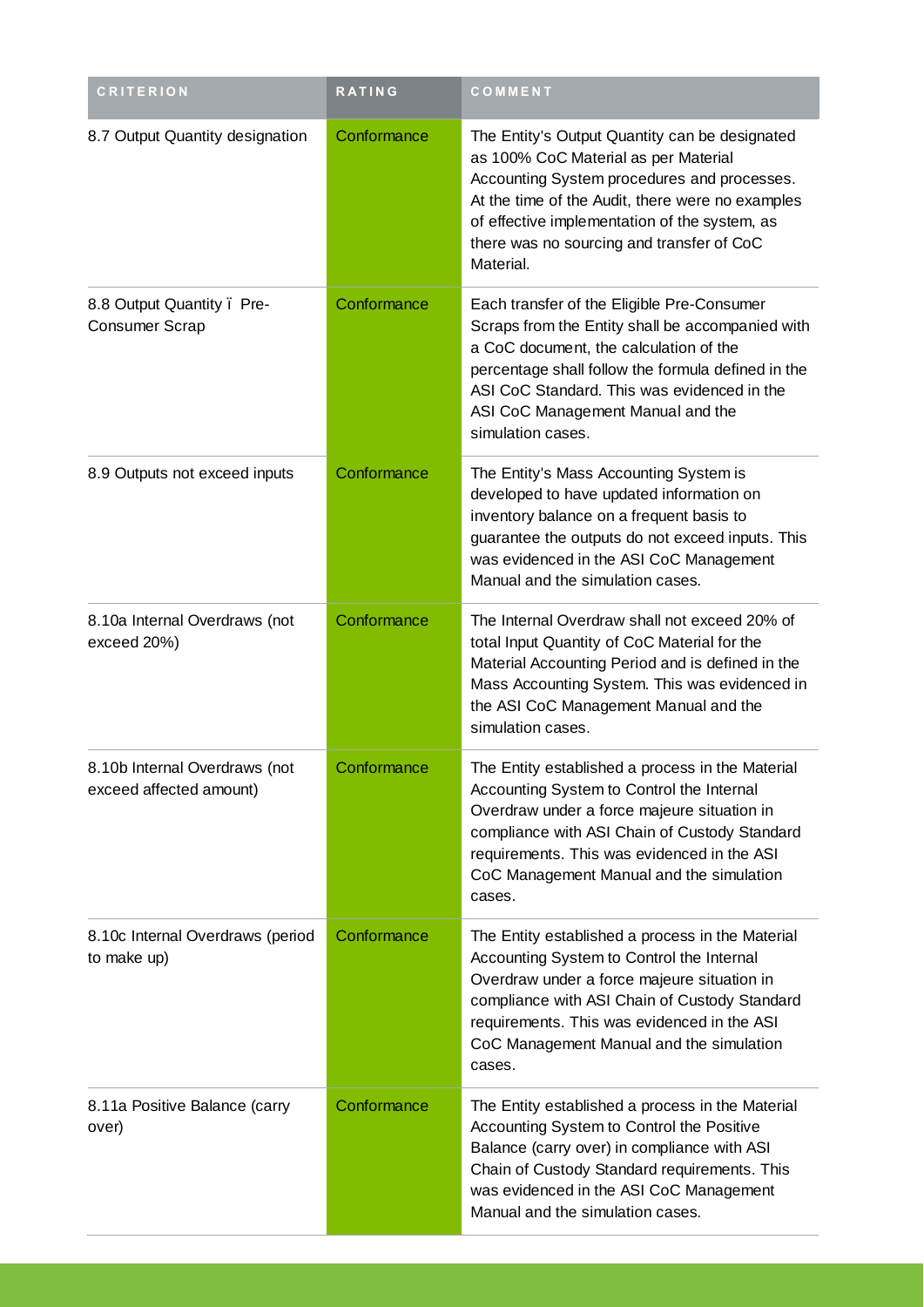| <b>CRITERION</b>                | <b>RATING</b> | COMMENT                                                                                                                                                                                                                                                                                                                                                                            |
|---------------------------------|---------------|------------------------------------------------------------------------------------------------------------------------------------------------------------------------------------------------------------------------------------------------------------------------------------------------------------------------------------------------------------------------------------|
| 8.11b Positive Balance (expiry) | Conformance   | The Entity established a process in the Material<br>Accounting System to Control Positive Balance<br>(carry over) in compliance with ASI Chain of<br>Custody Standard requirements. This was<br>evidenced in the ASI CoC Management Manual<br>and the simulation cases.                                                                                                            |
| 9 ISSUING COC DOCUMENTS         |               |                                                                                                                                                                                                                                                                                                                                                                                    |
| 9.1 Shipments and transfers     | Conformance   | The Entity has a system that can produce CoC<br>Documents for shipment and transfer of CoC<br>Material, ensuring that these are controlled,<br>issued and stored as per ASI Chain of Custody<br>Standard requirements. At the time of the Audit,<br>there were no examples of effective<br>implementation of the system, as there was no<br>sourcing and transfer of CoC Material. |
| 9.2a Date of issue              | Conformance   | The Entity will issue CoC Documents for each<br>Material/product defined in the ASI CoC<br>Standard, and include their date of issue. At the<br>time of the Audit, there were no examples of<br>effective implementation of the system, as there<br>was no sourcing and transfer of CoC Material.                                                                                  |
| 9.2b Reference number           | Conformance   | The Entity will issue CoC Documents for each<br>Material/product defined in the template in the<br>ASI CoC Standard, and include a reference<br>number: CoC + invoice number. At the time of<br>the Audit, there were no examples of effective<br>implementation of the system, as there was no<br>sourcing and transfer of ASI CoC Material.                                      |
| 9.2c Issuing Entity             | Conformance   | The Entity will issue a CoC Document for each<br>Material/product defined in the template in the<br>ASI CoC Standard, and include the issuing<br>Entity. At the time of the Audit, there were no<br>examples of effective implementation of the<br>system, as there was no sourcing and transfer of<br>CoC Material.                                                               |
| 9.2d Receiving customer         | Conformance   | The Entity will issue a CoC Document for each<br>Material/product defined in the template in the<br>ASI CoC Standard, and include the receiving<br>customer. At the time of the Audit, there were no<br>examples of effective implementation of the<br>system, as there was no sourcing and transfer of<br>CoC Material.                                                           |
| 9.2e Responsible employee       | Conformance   | The Entity will issue a CoC Document for each<br>Material/product defined in the template in the<br>ASI CoC Standard, and include the responsible<br>employee. At the time of the Audit, there were no                                                                                                                                                                             |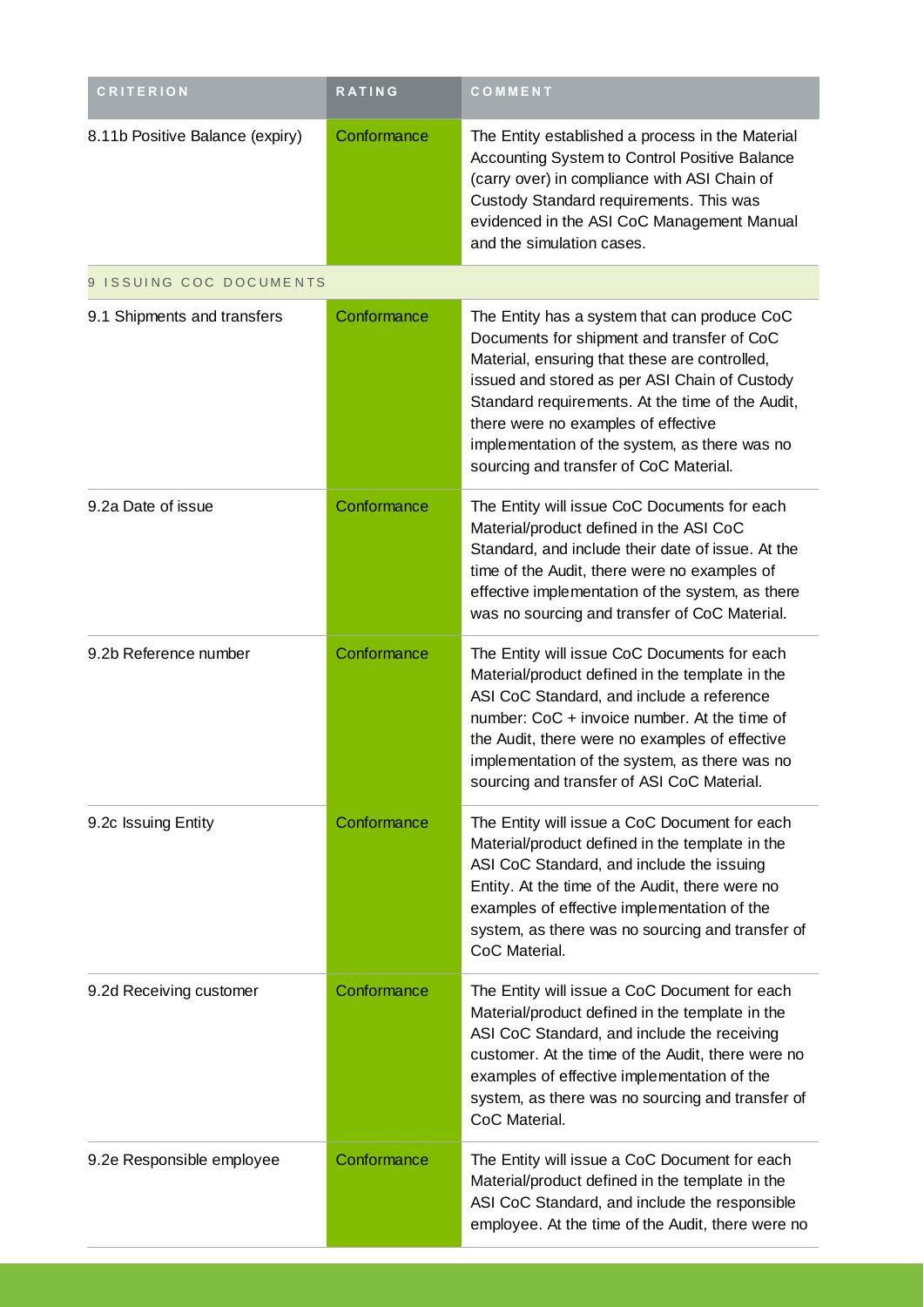| <b>CRITERION</b>                                       | <b>RATING</b>  | COMMENT                                                                                                                                                                                                                                                                                                                                                                                                                                  |
|--------------------------------------------------------|----------------|------------------------------------------------------------------------------------------------------------------------------------------------------------------------------------------------------------------------------------------------------------------------------------------------------------------------------------------------------------------------------------------------------------------------------------------|
|                                                        |                | examples of effective implementation of the<br>system, as there was no sourcing and transfer of<br>CoC Material.                                                                                                                                                                                                                                                                                                                         |
| 9.2f Conformance statement                             | Conformance    | The Entity will issue a CoC Document for each<br>Material/product defined in the template in the<br>ASI CoC Standard, and include a conformance<br>statement.                                                                                                                                                                                                                                                                            |
| 9.2g Type of CoC Material                              | Conformance    | The Entity will issue a CoC Document for each<br>Material/product defined in the template in the<br>ASI CoC Standard, and include the type of CoC<br>Material. At the time of the Audit, there were no<br>examples of effective implementation of the<br>system, as there was no sourcing and transfer of<br>CoC Material.                                                                                                               |
| 9.2h Mass of CoC Material                              | Conformance    | The Entity will issue a CoC Document for each<br>Material/product defined in the template in the<br>ASI CoC Standard, and include the mass of CoC<br>Material. At the time of the Audit, there were no<br>examples of effective implementation of the<br>system, as there was no sourcing and transfer of<br>CoC Material.                                                                                                               |
| 9.2i Mass of total material                            | Conformance    | The Entity will issue a CoC Document for each<br>Material/product defined in the template in the<br>ASI CoC Standard, and include mass of total<br>material. At the time of the Audit, there were no<br>examples of effective implementation of the<br>system, as there was no sourcing and transfer of<br>CoC Material.                                                                                                                 |
| 9.3a Sustainability Data<br>(optional)                 | Not Applicable | Not Applicable, as the Entity of activity is Post-<br>Casthouse.                                                                                                                                                                                                                                                                                                                                                                         |
| 9.3b Sustainability Data (passing<br>on)               | Conformance    | The Entity will issue a CoC Document for each<br>Material/product defined in the template in the<br>ASI CoC Standard, and include sustainability<br>data. The data is based on the GHG emission<br>calculation report, which is published on the<br>Entity official website. At the time of the Audit,<br>there were no examples of effective<br>implementation of the system, as there was no<br>sourcing and transfer of CoC Material. |
| 9.3c Post-Casthouse ASI<br><b>Certification status</b> | Conformance    | The Entity will issue a CoC Document for each<br>Material/product defined in the template in the<br>ASI CoC Standard, and include the ASI<br><b>Certification Status.</b>                                                                                                                                                                                                                                                                |
| 9.4 Supplementary Information<br>(optional)            | Conformance    | The Entity has established, implemented,<br>maintained a Management System against the                                                                                                                                                                                                                                                                                                                                                   |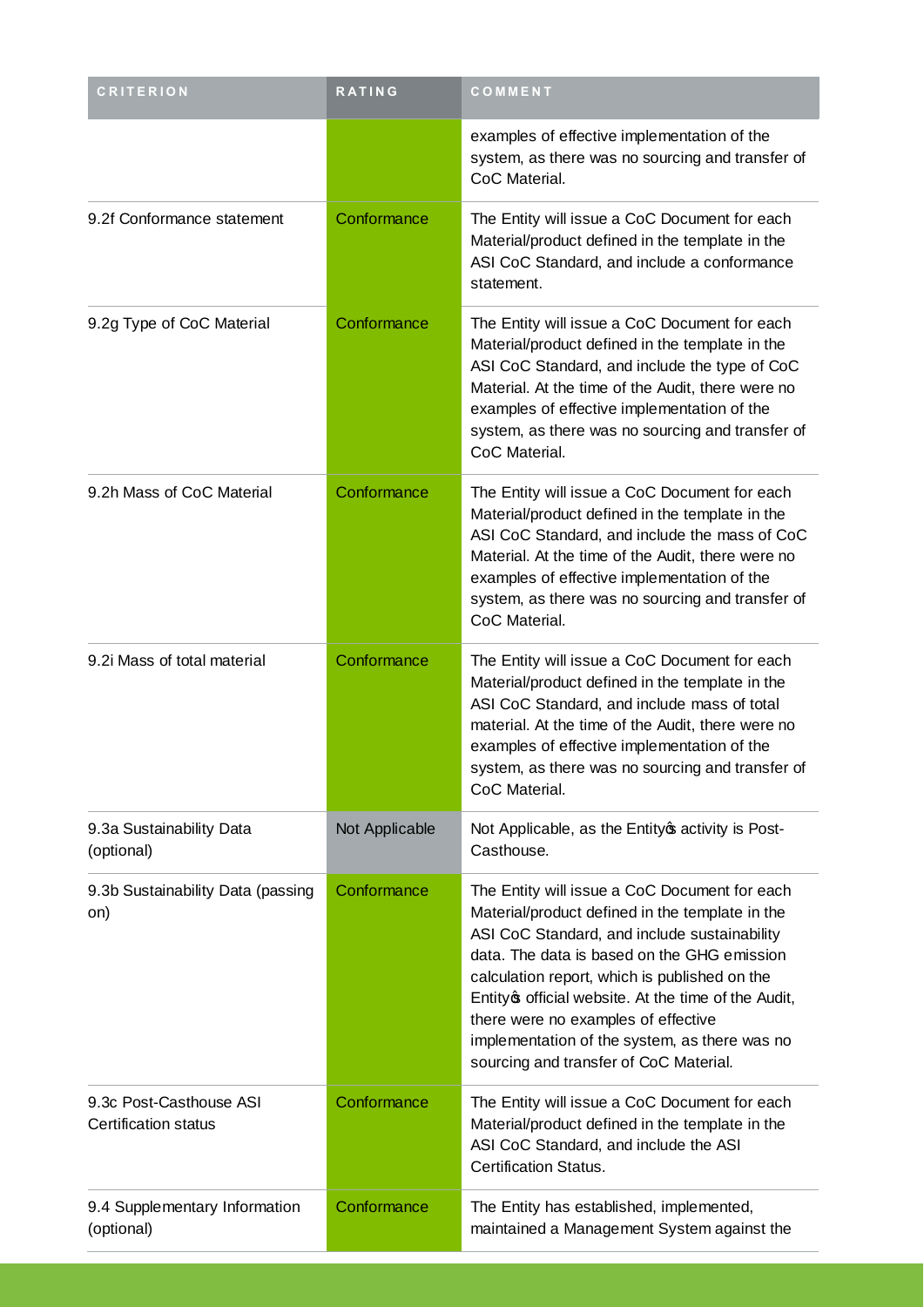| <b>RATING</b>              | COMMENT                                                                                                                                                                                                                                                                                                                                                                  |
|----------------------------|--------------------------------------------------------------------------------------------------------------------------------------------------------------------------------------------------------------------------------------------------------------------------------------------------------------------------------------------------------------------------|
|                            | ASI Performance Standard, including GHG<br>emission calculation and the information in the<br>CoC Documents is based on the output of the<br>ASI PS Management System. At the time of the<br>Audit, there were no examples of effective<br>implementation of the system, as there was no<br>sourcing and transfer of CoC Material.                                       |
| Conformance                | The Entity defines the responsibility and the<br>process to respond to the requests for verification<br>of information in CoC Documents issued by the<br>Entity. This was evidenced in the ASI CoC<br>Management Manual.                                                                                                                                                 |
| Conformance                | Integrated with ISO 9001 Quality Management<br>System, the Entity has a process to record the<br>errors, analyze the root cause, and take the<br>associated corrective action to prevent a<br>reoccurrence. This was evidenced in the ASI<br>CoC Management Manual and will be managed<br>as part of the Entity \$ ISO 9001 Quality<br>Management System.                |
| 10 RECEIVING COC DOCUMENTS |                                                                                                                                                                                                                                                                                                                                                                          |
| Conformance                | The Entity implements the process to verify the<br>required information in the received CoC<br>Documents, as required by the ASI Chain of<br>Custody Standard. This was evidenced in the<br>ASI CoC Management Manual.                                                                                                                                                   |
| Conformance                | The Entity implements the process to verify the<br>required information in the received CoC<br>Documents, as required by the ASI Chain of<br>Custody Standard. This was evidenced in the<br>ASI CoC Management Manual.                                                                                                                                                   |
| Conformance                | The Entity implements the developed process to<br>verify the supplier of CoC Certification Status.<br>This was evidenced in the ASI CoC Management<br>Manual.                                                                                                                                                                                                            |
| Conformance                | Integrated with ISO 9001 Quality Management<br>System, the Entity has a process to record the<br>errors, analyze the root cause, and take the<br>associated corrective action to prevent a<br>reoccurrence with suppliers. This was evidenced<br>in the ASI CoC Management Manual and will be<br>managed as part of the Entity \$ ISO 9001 Quality<br>Management System. |
|                            |                                                                                                                                                                                                                                                                                                                                                                          |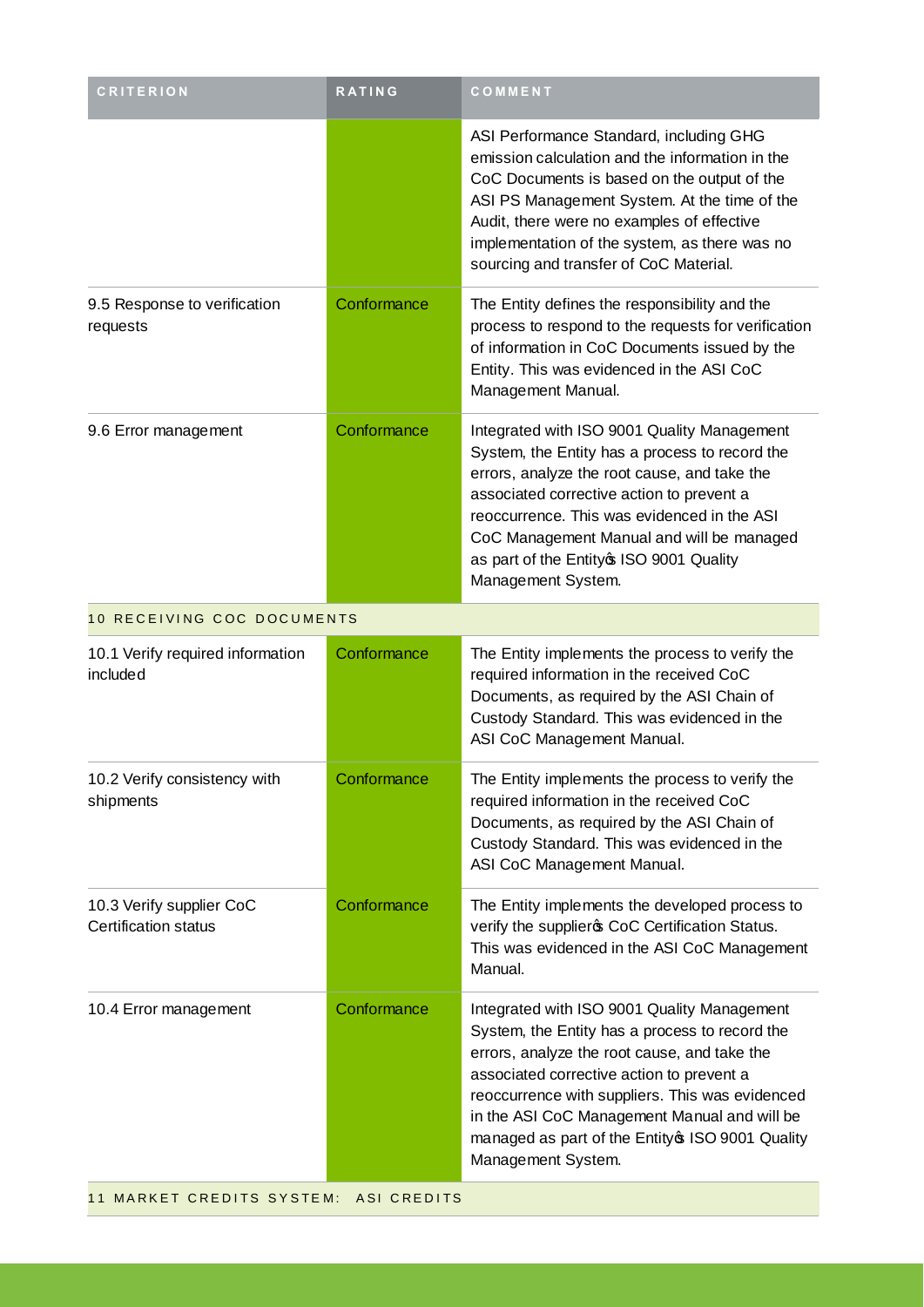| <b>CRITERION</b>                                         | RATING         | COMMENT                                                                                    |
|----------------------------------------------------------|----------------|--------------------------------------------------------------------------------------------|
| 11.1a Material Accounting<br>System. allocation          | Not Applicable | Not Applicable, as the Entity does not intend to<br>utilize the ASI Market Credits System. |
| 11.1b Link to Casthouse<br>Products                      | Not Applicable | Not Applicable, as the Entity does not intend to<br>utilize the ASI Market Credits System. |
| 11.1c No double counting                                 | Not Applicable | Not Applicable, as the Entity does not intend to<br>utilize the ASI Market Credits System. |
| 11.1d No Positive Balance for<br><b>ASI Credits</b>      | Not Applicable | Not Applicable, as the Entity does not intend to<br>utilize the ASI Market Credits System. |
| 11.2a Date of issue                                      | Not Applicable | Not Applicable, as the Entity does not intend to<br>utilize the ASI Market Credits System. |
| 11.2b Reference number                                   | Not Applicable | Not Applicable, as the Entity does not intend to<br>utilize the ASI Market Credits System. |
| 11.2c Issuing Entity                                     | Not Applicable | Not Applicable, as the Entity does not intend to<br>utilize the ASI Market Credits System. |
| 11.2d Receiving Entity                                   | Not Applicable | Not Applicable, as the Entity does not intend to<br>utilize the ASI Market Credits System. |
| 11.2e Conformance statement                              | Not Applicable | Not Applicable, as the Entity does not intend to<br>utilize the ASI Market Credits System. |
| 11.2f ASI Credits statement                              | Not Applicable | Not Applicable, as the Entity does not intend to<br>utilize the ASI Market Credits System. |
| 11.2g Quantity                                           | Not Applicable | Not Applicable, as the Entity does not intend to<br>utilize the ASI Market Credits System. |
| 11.3a CoC Certification Scope.<br>purchasing ASI Credits | Not Applicable | Not Applicable, as the Entity does not intend to<br>utilize the ASI Market Credits System. |
| 11.3b Material Accounting<br>System. purchasing          | Not Applicable | Not Applicable, as the Entity does not intend to<br>utilize the ASI Market Credits System. |
| 11.3c Expiry                                             | Not Applicable | Not Applicable, as the Entity does not intend to<br>utilize the ASI Market Credits System. |
| 11.3d No re-trading                                      | Not Applicable | Not Applicable, as the Entity does not intend to<br>utilize the ASI Market Credits System. |
| 11.3e No allocation to physical<br>products              | Not Applicable | Not Applicable, as the Entity does not intend to<br>utilize the ASI Market Credits System. |
| 11.3f Verify supplier CoC<br><b>Certification status</b> | Not Applicable | Not Applicable, as the Entity does not intend to<br>utilize the ASI Market Credits System. |
| 11.3g Five years maximum for<br>ASI Credits purchasing   | Not Applicable | Not Applicable, as the Entity does not intend to<br>utilize the ASI Market Credits System. |